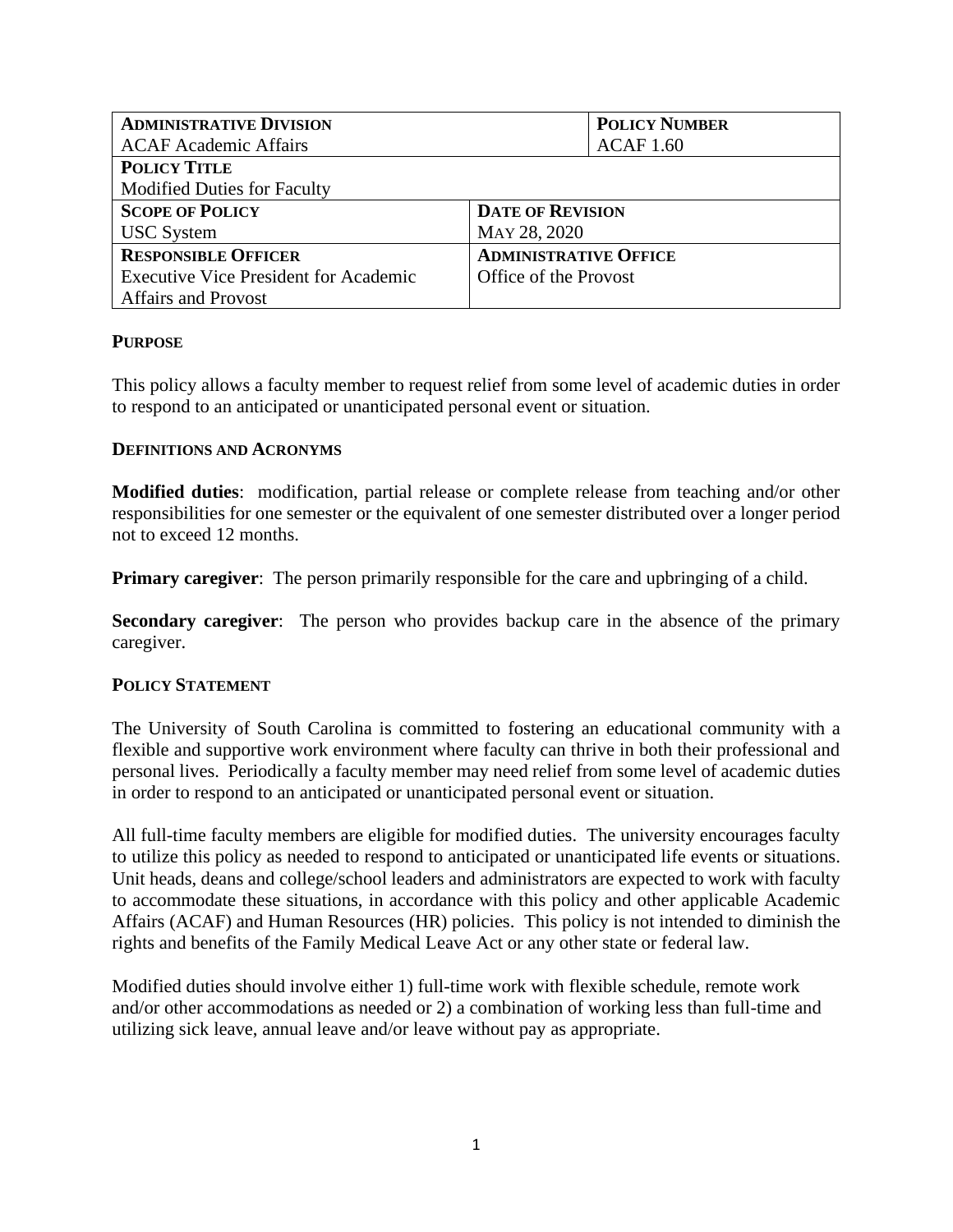#### **PROCEDURES**

A. Modified Duties Related to the Birth or Adoption of a Child

In the case of the birth or adoption of a child, a full-time faculty member will be automatically approved for the equivalent of one semester of modified duties upon submission of the appropriate documentation and plan for modified duties.

- 1. The faculty member providing notification of a qualifying event must submit the Modified Duties Request form with documentation of the birth/adoption and a plan for modified duties. Details of the modified duties should be defined in consultation with the unit head. The modified duties should provide sufficient time and flexibility for the faculty member to respond to his/her personal or family circumstances as necessary. If the unit head and those in the review/approval process have not been notified in this manner, the faculty member's academic duties and responsibilities remain unchanged.
- 2. The modified duties will be defined as follows:
	- a. Modified Duties for Birth/Adoptive Parent or Primary Caregiver

If the faculty member is the birth/adoptive parent or the primary caregiver of the child, the faculty member is released from onsite duties such as classroom teaching; library onsite duties; clinical field placement, and teaching research or clinical laboratory duties for one semester or the equivalent distributed over a longer period up to 12 months. Additionally, the faculty member's departmental or administrative committee work and undergraduate advising duties should be modified to suit the needs of the individual and the unit. Faculty responsibilities for research, scholarship and professional service that do not require onsite activities remain unchanged.

Additional modified duties may be assigned in lieu of onsite duties where applicable. Examples of modified duties include research, scholarship, professional service, and the development of curriculum and/or course materials, accreditation and/or certification materials, departmental operation manuals, communication materials, undergraduate or graduate student recruitment materials, etc.

b. Modified Duties for Secondary Caregiver

If the faculty member is the birth/adoptive parent or the secondary caregiver, then the modified duties will be defined in consultation with the unit head. Modified duties may include partial or complete release from teaching or other onsite duties, or partial or complete release from other responsibilities for one semester or the equivalent over a longer period up to 12 months.

Additional modified duties may be assigned in lieu of onsite duties where applicable. Examples of modified duties include research, scholarship, professional service, and the development of curriculum and/or course materials, accreditation and/or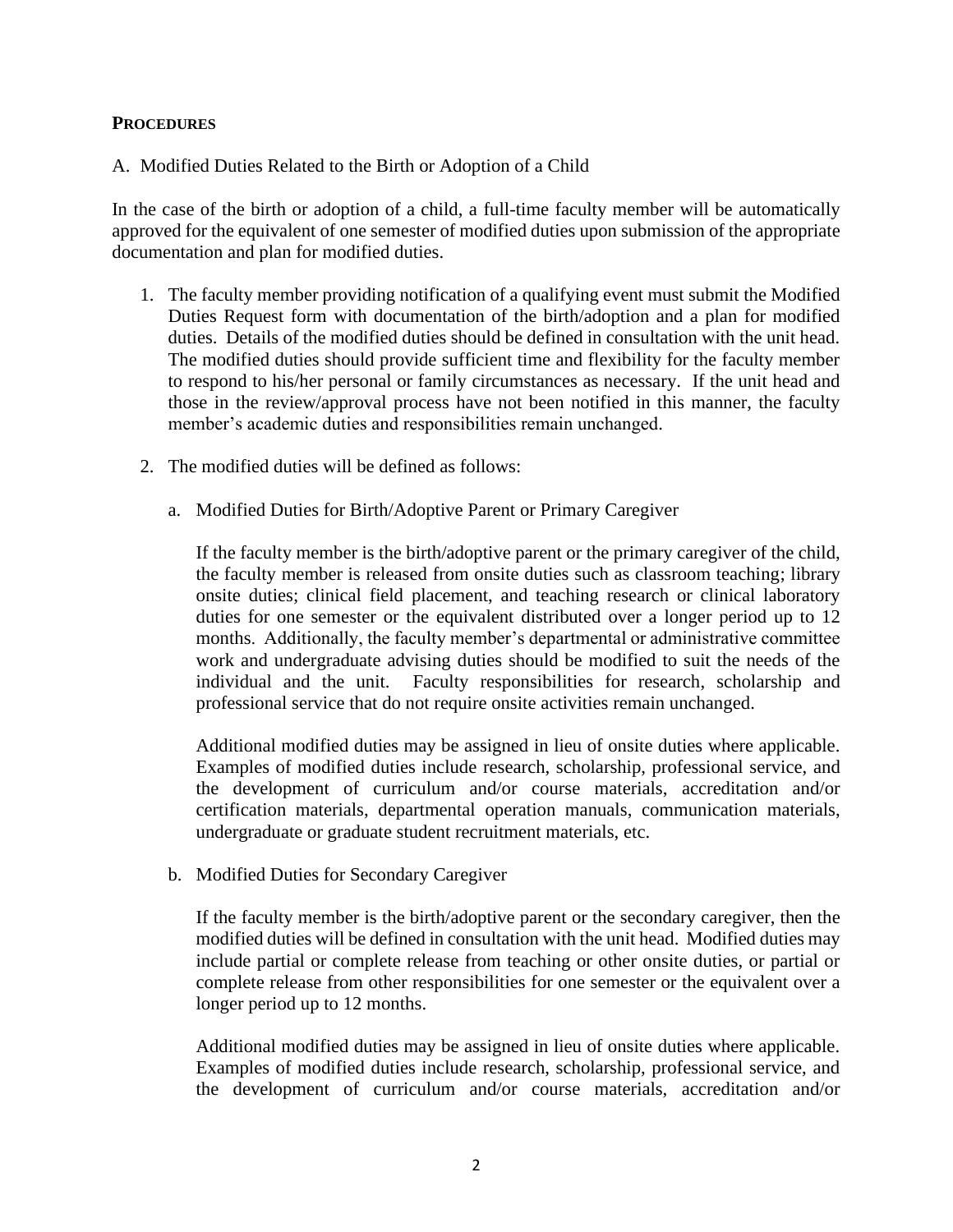certification materials, departmental operation manuals, communication materials, undergraduate or graduate student recruitment materials, etc.

- 3. The faculty member is not required to "bank" or teach additional courses, to serve on additional committees or advise additional undergraduate students in other semesters in order to receive this benefit.
- 4. The faculty member is not required to request modified duties even if eligible. The faculty member, in consultation with his/her unit head, should determine the best definition of modified duties to suit his/her needs.
- B. Modified Duties in All Other Circumstances

A full-time faculty member may request one semester of modified duties or the equivalent over a longer period not to exceed 12 months in order to respond to special personal or family circumstances or other unexpected life challenges which require the faculty member to be off campus during his/her usual teaching, library, or laboratory hours. Examples of such situations include the serious illness of the faculty member, or the serious illness or death of the faculty member's spouse/partner, child or parent.

- 1. The faculty member requesting modified duties must submit the Modified Duties Request Form with justification for the request, appropriate documentation and a plan for the modified duties.
- 2. Details of the modified duties should be defined in consultation with the unit head. The modified duties should provide sufficient time and flexibility for the faculty member to respond to his/her personal or family circumstances as necessary.

Additional modified duties may be assigned in lieu of onsite duties where applicable. Examples of modified duties include research, scholarship, professional service, and the development of curriculum and/or course materials, accreditation and/or certification materials, departmental operation manuals, communication materials, undergraduate or graduate student recruitment materials, etc.

- C. General Procedures
	- 1. In all cases, the spirit of the modified duties must be to accommodate the needs of the faculty member within the institutional ability to grant relief. The specific modified duties must be mutually agreed upon in writing by the faculty member and the unit head. A copy of this agreement must be included with the Modified Duties Request form.
	- 2. The unit should make an effort to provide the necessary equipment to facilitate these modified duties as appropriate.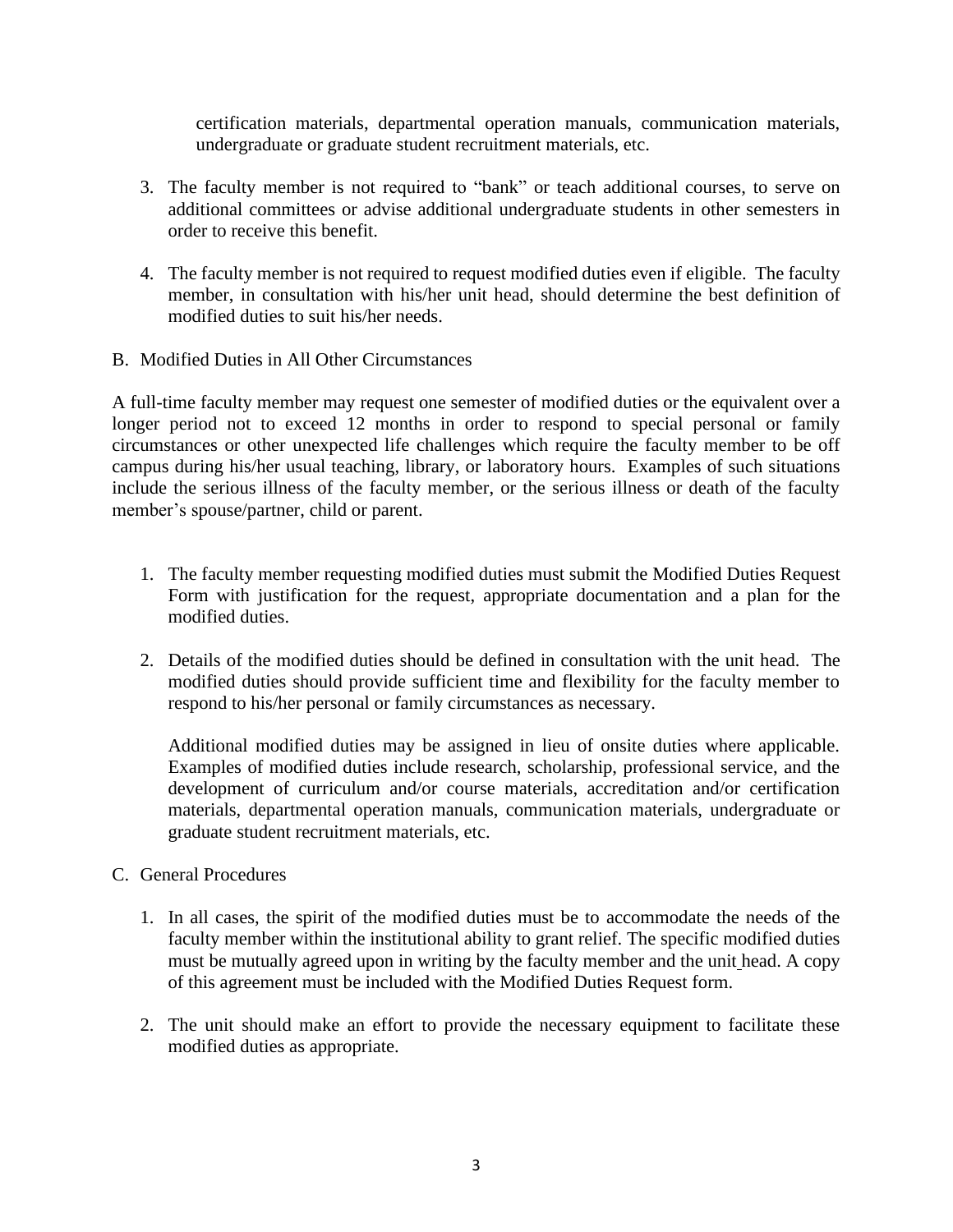- 3. The faculty member receives full pay and benefits during the period approved for modified duties if working full-time.
- 4. If the faculty member needs to be either partially or completely released from duties during this period, sick or some other type of leave must be taken. If the faculty member is disabled, long term disability or some other type of leave should be taken.

In either situation, the faculty member should contact Human Resources for further guidance regarding which type of leave is appropriate for his/her individual situation

- 5. Timing
	- a. Unit heads should be alerted as soon as possible about a potential need for modified duties. The Modified Duties Request form should normally be submitted at least four months before the start of the proposed modification or as soon as possible when it is less than four months.
	- b. The modified duties semester may occur during the fall or spring semester of a given academic year. Alternatively, the equivalent of one semester of modified duties, including teaching relief when applicable, may be extended over a period not to exceed 12 months.
	- c. In the cases of birth or adoption, the modified duties must be concluded within the twelve-month period following the birth or adoption. A faculty member is eligible for "modified duties" even if the birth or adoption occurs during the summer months (May to August).

If both parents are full-time faculty members employed by the university, they are both eligible for automatic modified duties following the birth or adoption of a child. The two modified duties periods, with one person being the primary caregiver and the other the secondary caregiver, may be taken either simultaneously or consecutively, depending on the needs of the individuals and the unit(s).

If both parents are full-time faculty members employed in the same unit at the university, however, in most cases the two faculty members would not take their modified duties simultaneously.

### D. Eligibility

All full-time tenured, tenure-track, clinical or research faculty members, librarians, instructors and lecturers of either gender are eligible for modified duties. Eligibility begins on the date of hire.

In cases of childbirth or adoption, eligible faculty members are entitled to the equivalent of one "modified duties" per event, if they attest that they are primary or secondary caregivers of the child(ren). The university reserves the right to revoke modified duties status or make other adjustments to duties as appropriate if this statement is proven false.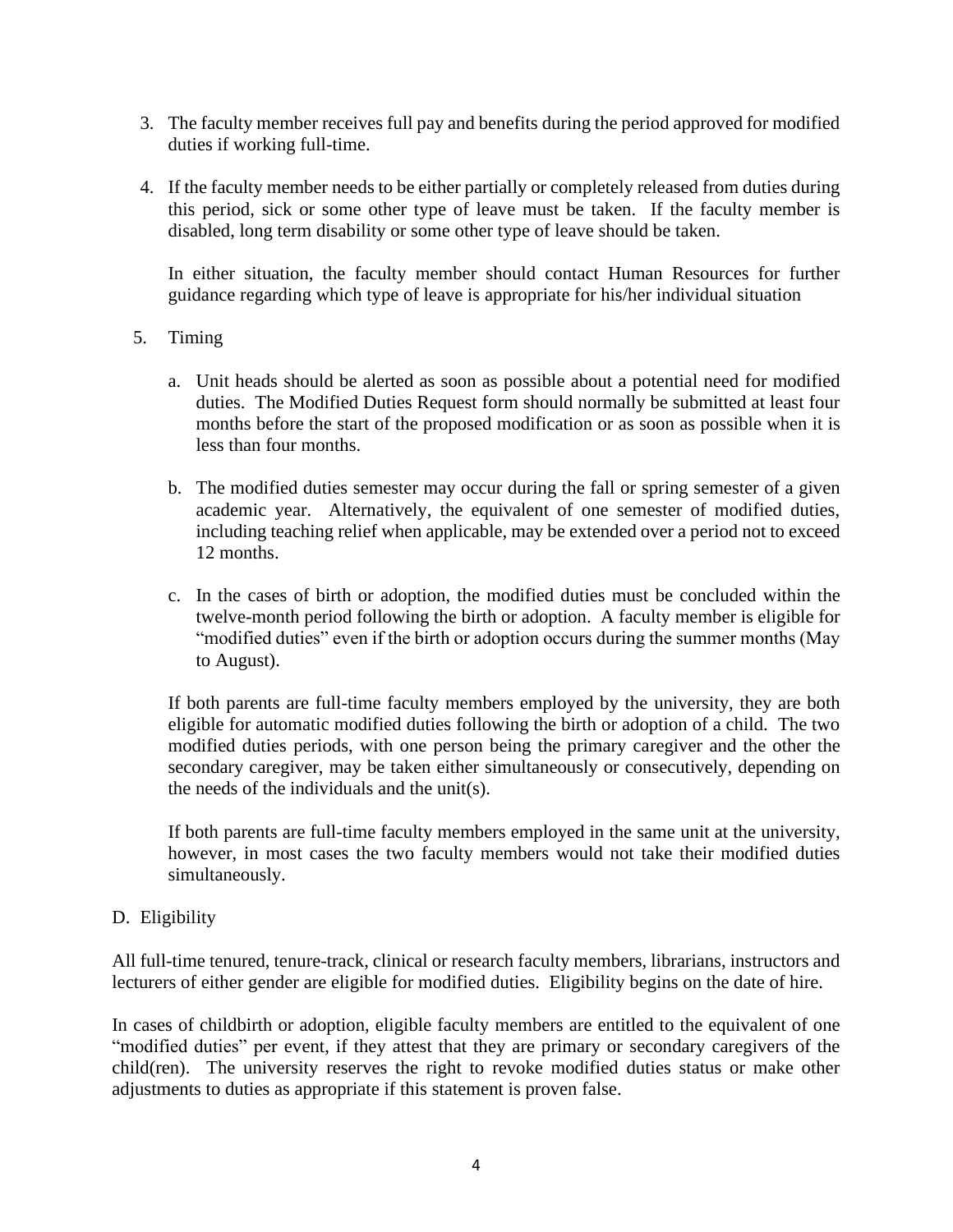### E. Tenure-Track Faculty

Tenure-track faculty members should not be penalized for utilizing this policy.

### 1. Tenure Review

The receipt of one or more periods of automatic or approved modified duties should not reflect negatively on the faculty member's evaluation during his/her tenure review.

2. Tenure Progress Review and Tenure Clock Extension

Consistent with policy ACAF 1.31 Extension of Faculty Tenure-Track Probationary Period and Scheduled Post-Tenure Review, a tenure-track faculty member is eligible to receive a oneyear extension of his/her probationary period for tenure automatically in the case of childbirth or adoption, or by request in other situations.

Additionally, consistent with policy ACAF 1.05 Tenure Progress Review of Faculty: Third-Year Review, when a tenure clock extension is granted prior to completion of the tenure progress review, the timeline of the tenure progress review (third year review) is extended for the same period of time.

Separate forms are required for request of modified duties and request for a tenure clock extension. Approval of one does not include approval of the other.

F. Review and Approval Process

All notifications and requests for modified duties must be submitted on the Modified Duties Request form with requested documentation and forwarded through the appropriate chain of approval as outlined below.

### 1. USC Columbia

At USC Columbia, the forms must be reviewed and/or approved by the faculty member's department or unit chair (in departmentalized units) and the college/school dean.

2. Comprehensive Universities

At the other comprehensive universities, the forms must be reviewed and/or approved by the faculty member's unit head and college/school dean.

3. Regional Palmetto Colleges

At the regional Palmetto Colleges, the forms must be reviewed and/or approved by the faculty member's unit chair and the campus dean.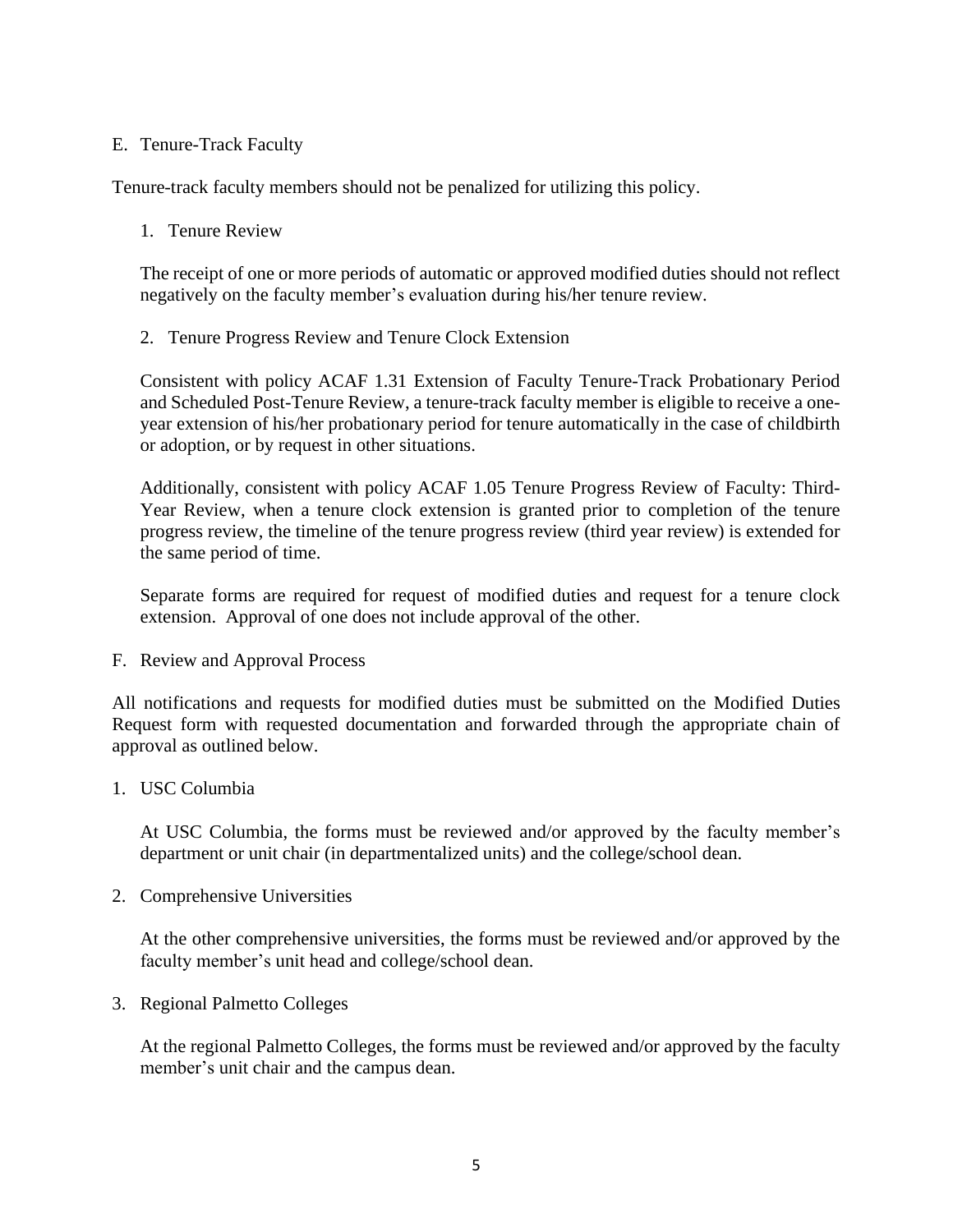### G. Notification and Records

As appropriate by campus, the office of the college/school/campus dean will be responsible for communicating the decision or result to the faculty member, the unit head, and the respective provost, executive vice chancellor, or chancellor and all others in the chain of approval. These offices will also keep a record of all modified duties semester approvals and denials, and forward copies of the signed forms to the USC Division of Human Resources in Columbia for the official personnel file.

For USC Columbia and the regional Palmetto Colleges, the office of the school/college/campus dean will be responsible for maintaining the official record of any changes to faculty member responsibilities during the academic year. For the comprehensive universities, these changes will be monitored by the office of the executive vice chancellor for academic affairs.

When applicable, the faculty member will be responsible for placing a copy of the completed form and any accompanying documentation in his/her tenure and promotion file.

# H. Denials and Appeals

All Modified Duties Request forms with supporting or required documentation should be submitted and forwarded through each level of the appropriate campus-based chain of approval. If the faculty member's request for modified duties is denied at any point in the process, the reasons for denial must be outlined in an attachment to the Modified Duties Request form.

If the request is ultimately denied or an agreement cannot be reached regarding the definition of the modified duties, the faculty member may submit a written letter of appeal to the executive vice president for academic affairs and provost for USC Columbia, chancellor for Palmetto College or to the chancellor for comprehensive universities for review and final decision. The written appeal must be submitted within 10 working days of the date of denial. After receipt of the appeal, the executive vice president for academic affairs and provost or chancellor must reply within 20 working days. The decision of the executive vice president for academic affairs and provost or chancellor shall be the final decision of the university.

### **RELATED UNIVERSITY, STATE AND FEDERAL POLICIES**

[ACAF 1.31 Extension of Faculty Tenure-Track Probationary Period](http://www.sc.edu/policies/ppm/acaf131.pdf) and Scheduled Post-Tenure [Review](http://www.sc.edu/policies/ppm/acaf131.pdf) [ACAF 1.05 Tenure Progress Review of Faculty: Third Year Review](http://www.sc.edu/policies/ppm/acaf105.pdf) HR [1.06 Sick Leave](http://www.sc.edu/policies/ppm/HR106.pdf) [HR 1.07 Family and Medical Leave](http://www.sc.edu/policies/ppm/hr107.pdf) HR [1.09 Other Leave with Pay](http://www.sc.edu/policies/ppm/hr109.pdf) [HR 1.12 Leave Without Pay](http://www.sc.edu/policies/ppm/hr112.pdf) USC Columbia *Faculty Manual*[, Section 2: Regulations and Policies, Leave](http://www.sc.edu/policies/facman/Faculty_Manual_Columbia.pdf) [USC Palmetto College Campuses](https://www.sc.edu/about/system_and_campuses/palmetto_college/internal/documents/faculty_manual/manual2014.pdf) *Faculty Manual*, Section E-1: Leave